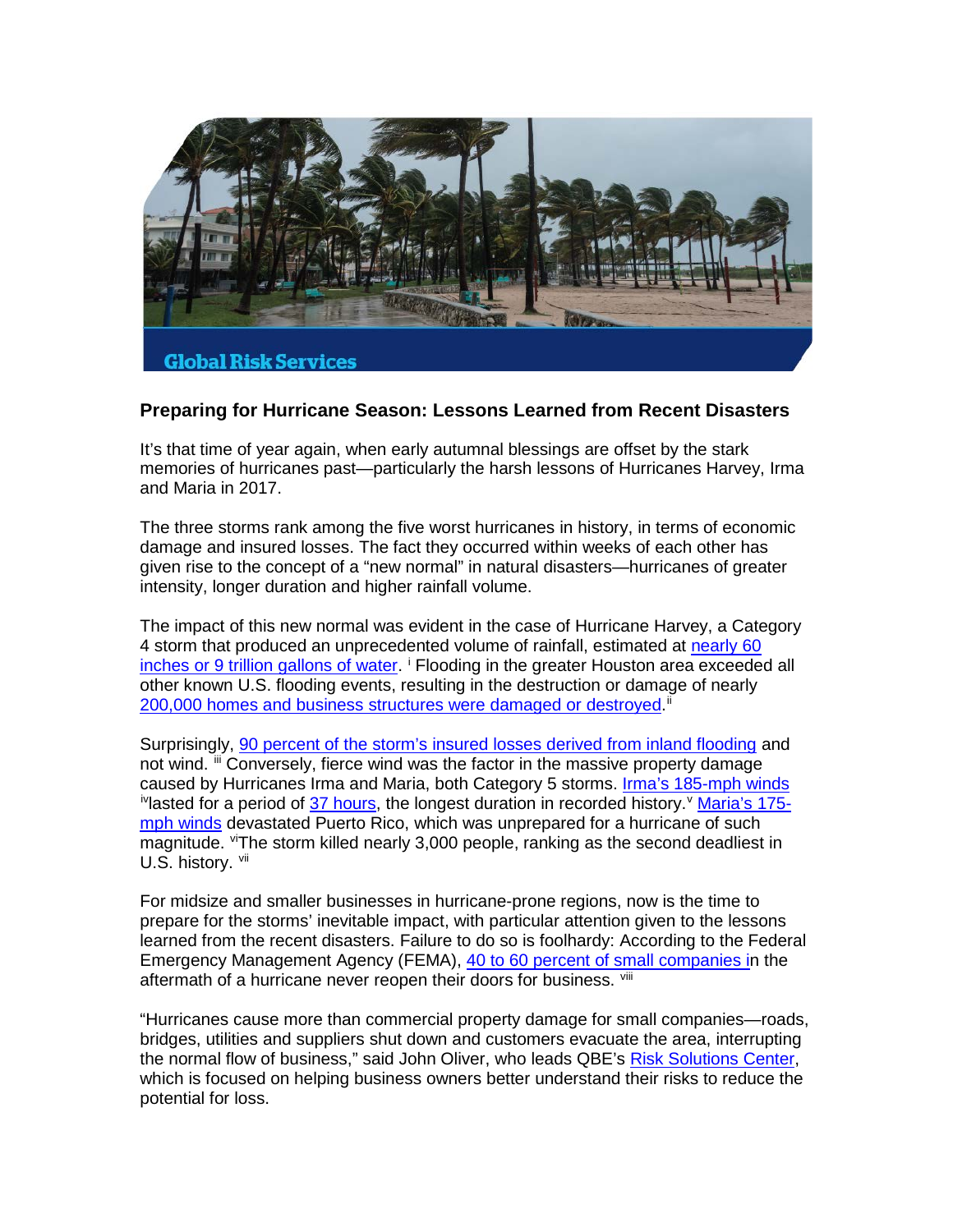## *Planning is Everything*

While large enterprises have more capital resources to survive a natural disaster, a business disruption of a few weeks can doom a small company. Consequently, it is vital then that such businesses bear in mind the four following steps:

• Understand the changing nature of hurricane damage and business disruption risks.

• Prepare for their potential impact.

• Develop disaster preparedness and business continuity plans to mitigate the outcomes.

• Retain a property insurance policy that absorbs potential property damage and business interruption losses.

In putting together a disaster preparedness plan, companies must appreciate that the greatest threat to life and property from a hurricane along coastlines is storm surge and extensive flooding. In fact, inland flooding caused by heavy rainfall accounts for more than half of all hurricane-related deaths annually, according to FEMA. The other major exposure is wind intensity, which can destroy or damage buildings through sheer force or windborne debris.

"The first thing to consider in hurricane preparedness is whether or not the facility is constructed to withstand the intensity of today's storms," said Bob Tull, Senior Property Consultant in QBE North America's Loss Control Services Department. "Building and construction codes have changed considerably in the aftermath of Hurricane Andrew in 1992. Many pre-1992 buildings actually may not be up to today's more stringent codes."

Tull, who has assisted many large Fortune 1000 companies in developing and implementing their disaster risk management programs, advises small businesses to hire a structural engineer to inspect the building and determine if it is up to code. If this is not the case, they should consider fortifying existing pre-1992 structures to current codes or relocating to another facility.

In addition to evaluating the integrity of buildings to withstand damage, companies also should assess the presence of exterior and interior elements that may pose a threat to people and property, such as trees, fencing, canopies, flagpoles, furniture, and filing cabinets. Such objects can become veritable projectiles, Tull said.

"FEMA advises companies to secure external elements like flagpoles and signs to withstand wind pressures, or to reengineer them in such a way that they can be quickly and easily removed and stored prior to an event," he added. "Landscaping also can be redesigned to include trees and shrubs that are hurricane resilient."

With regard to interior elements, Tull recommends that doors and windows be retrofitted to be impact-resistant. An example is a loading dock door that provides ingress for a hurricane.

Even if the building or its environs endure little damage from intense winds, companies must contend with the increased risk of flooding, particularly if the building is located in a floodplain. Depending on capital resources, the structure can be elevated. If this is not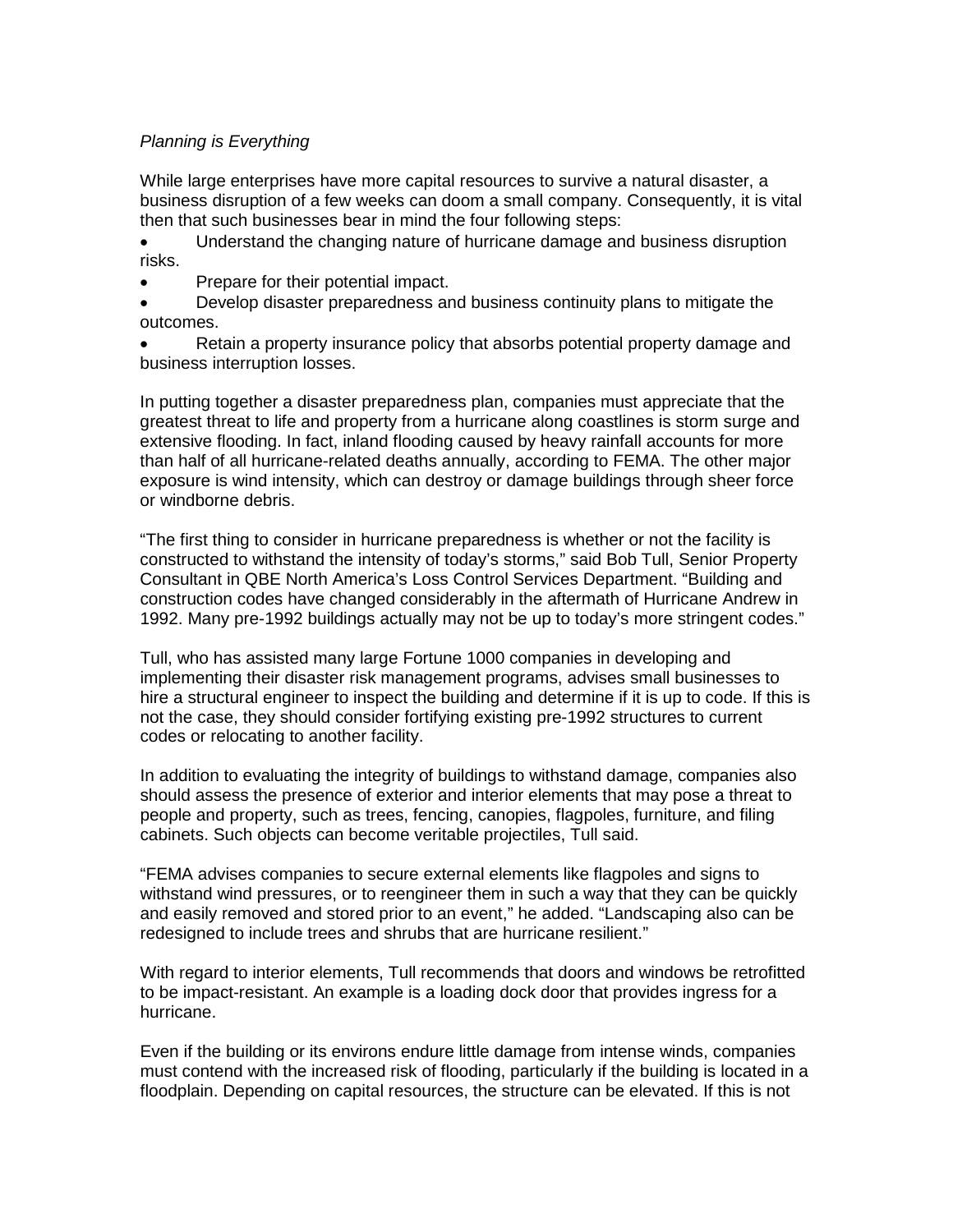economically feasible, an alternative is to build floodwalls, levees and dikes to repel or redirect floodwaters.

## *Forward Momentum*

The breadth of these preparations depends on the type of business. Oliver and Tull advise all small companies to develop a risk assessment plan. **The process does not have to be overwhelming; it can initiate with a simple list of questions followed by thoughtful answers.** Questions might include: What might happen if we couldn't sustain our capability to provide goods and services to customers or our supply chain? If building environs were flooded, what might be the damage? Could our windows, doors and other forms of ingress/egress withstand intense wind? And so on.

To address the risk of significant interruptions in operations and revenue, similar advice prevails—ask questions of what can go wrong and how the organization can mitigate this possibility. For example, if certain shipments were to be delayed for one day, three days or a week, what might the impact be in each scenario? Are there alternative ways of delivering and/or receiving these goods? If this answer is no, would it make sense to store more of these items in inventory? How would we maintain cash flow in the event our revenue is severely crimped? How would we preserve our reputation and competitive advantage?

Similarly, if electricity were shut off for a period of time, what would the impact be on business operations and what can be done to mitigate these outcomes? Would it make sense to have a backup power system or portable power generators on hand? If water systems are not available, should water be stored in a tank for interim use?

## *People are Paramount*

Certainly, the primary concern of all businesses is the safety of employees who may be on the premises during a hurricane. For small businesses that continue to operate during a hurricane or after its immediate aftermath—such as a supplier to a utility or an oil and gas distributor—they may want to consider the value of storing food, water, flashlights, sleeping cots, bedding, and first aid kits for employees who stay the duration.

Lastly, companies must ensure they have adequate insurance covering the breadth of property damage and destruction caused by a hurricane and other forms of business disruption. On behalf of clients, QBE North America takes the risk of hurricanes very seriously, carefully studying the impact of rising storm severity on our clients and small businesses broadly.

Obviously, the one thing that a small business cannot do is nothing. Such complacency will backfire. According to FEMA, without a disaster preparedness and response plan in place, three-quarters of businesses will fail within three years after a major hurricane. Your company should not be among them.

QBE makes no warranty, representation, or guarantee regarding the information herein or the suitability of these suggestions or information for any particular purpose. QBE hereby disclaims any and all liability concerning the information contained herein and the suggestions herein made. Moreover, it cannot be assumed that every acceptable hurricane preparedness practice and/or procedure is contained herein or that unusual or abnormal circumstances may not warrant or require further or additional practices and/or